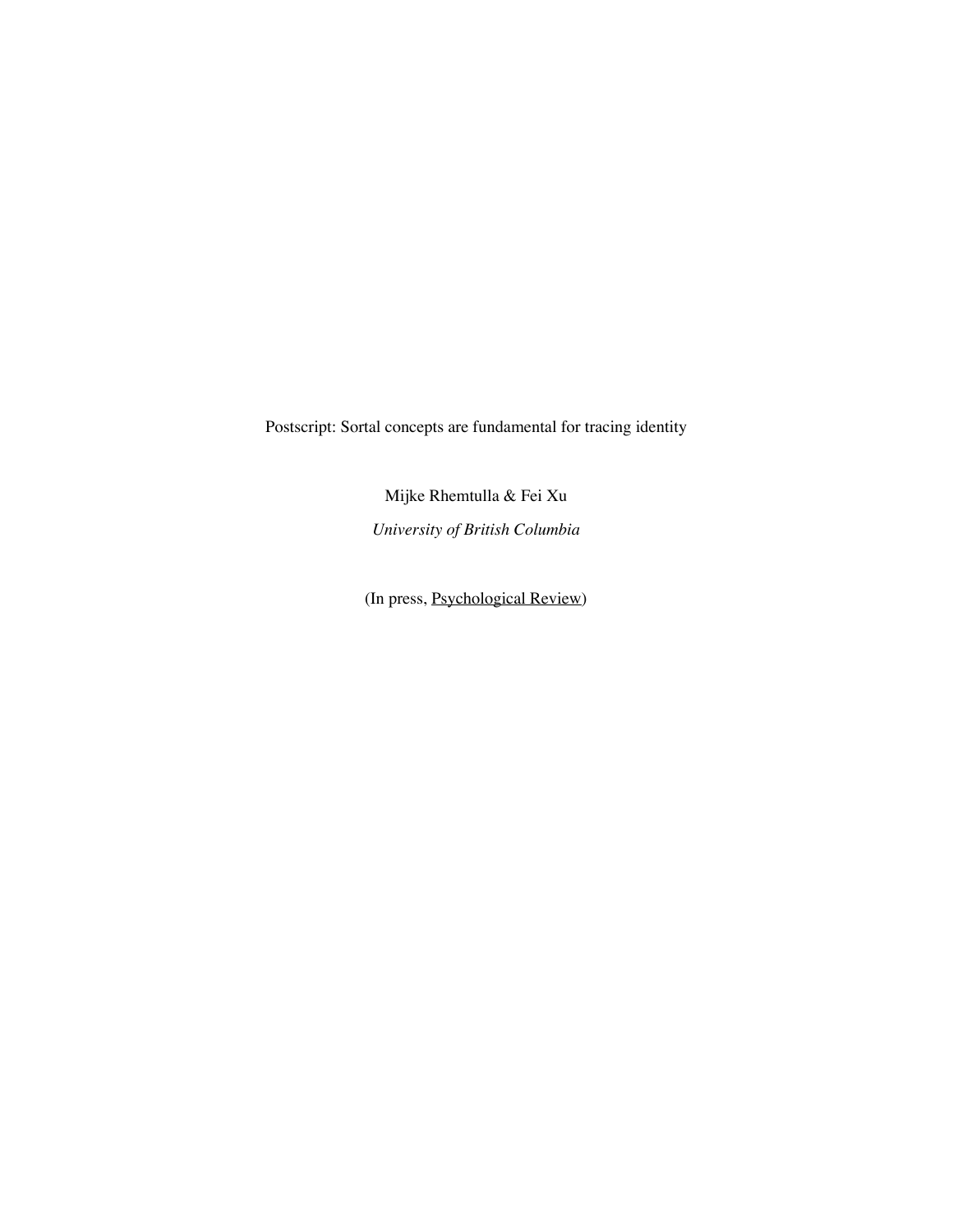Our discussion with Rips, Blok, and Newman (2006; Rhemtulla & Xu, in press; Blok, Newman, & Rips, in press) has brought together theory and evidence from researchers in adult cognition and those in infant development. By this point, we all recognize that any theory of concepts of individuals must consider the evidence from infants' first concepts as well as explicit adult reasoning tasks. Despite this agreement, we continue to disagree on several fundamental issues.

*Where Causal Continuity Fails.* There is very little evidence that people have the relevant causal information necessary for them to rely on in tracing individual identity. Blok et al. (in press) do not think this is a problem, because people only need "practical information" about the sorts of changes that objects tend to undergo. But in falling back on this position, they are conceding their argument: where does this practical information come from, if is not associated with objects' *kinds*? A sortal account says precisely that sortal concepts group together individuals that experience the same sorts of changes throughout their existences, and it is that information that allows people to track individuals of a particular kind. If causal continuity, rather than sortal knowledge, allows people to track individuals through change, then people's causal knowledge *must* be deeper than generalities about kinds.

*The Developmental Story.* Blok et al. (in press) interpret the developmental evidence as suggesting that infants can use non-sortal concepts such as FURRINESS and SHININESS to support individuation (e.g., Wilcox & Baillargeon, 1998). But FURRY and SHINY are *not* individuating concepts, because objects can have both properties simultaneously. To succeed in the less complex object individuation tasks, these young infants may have applied a heuristic that a FURRY RED OBJECT is unlikely to be the same object as a SHINY GREEN OBJECT. Additional evidence that the OBJECT concept supports individuation comes from tasks where infants fail to track non-objects such as sand or collections of objects (Chiang & Wynn, 2000; Huntley-Fenner, Carey, & Solimando, 2002). Before they acquire basic-level sortals, infants are able to individuate objects based on spatiotemporal and property information coupled with the high-level concept OBJECT. Once they have basic-level sortals (acquired through language), they can then use kind information to support individuation (Xu, in press).

Regarding the role of language in the acquisition of basic-level sortals, Blok et al. dispute the claim that 9-month-old infants who hear two distinct words expect those words to refer to two different *kinds* of thing. Instead, they suggest, infants hear distinct labels and expect a "correlated contrast" in the hidden scene. This hypothesis seems very unlikely in light of the evidence. First, the contrastive labels

2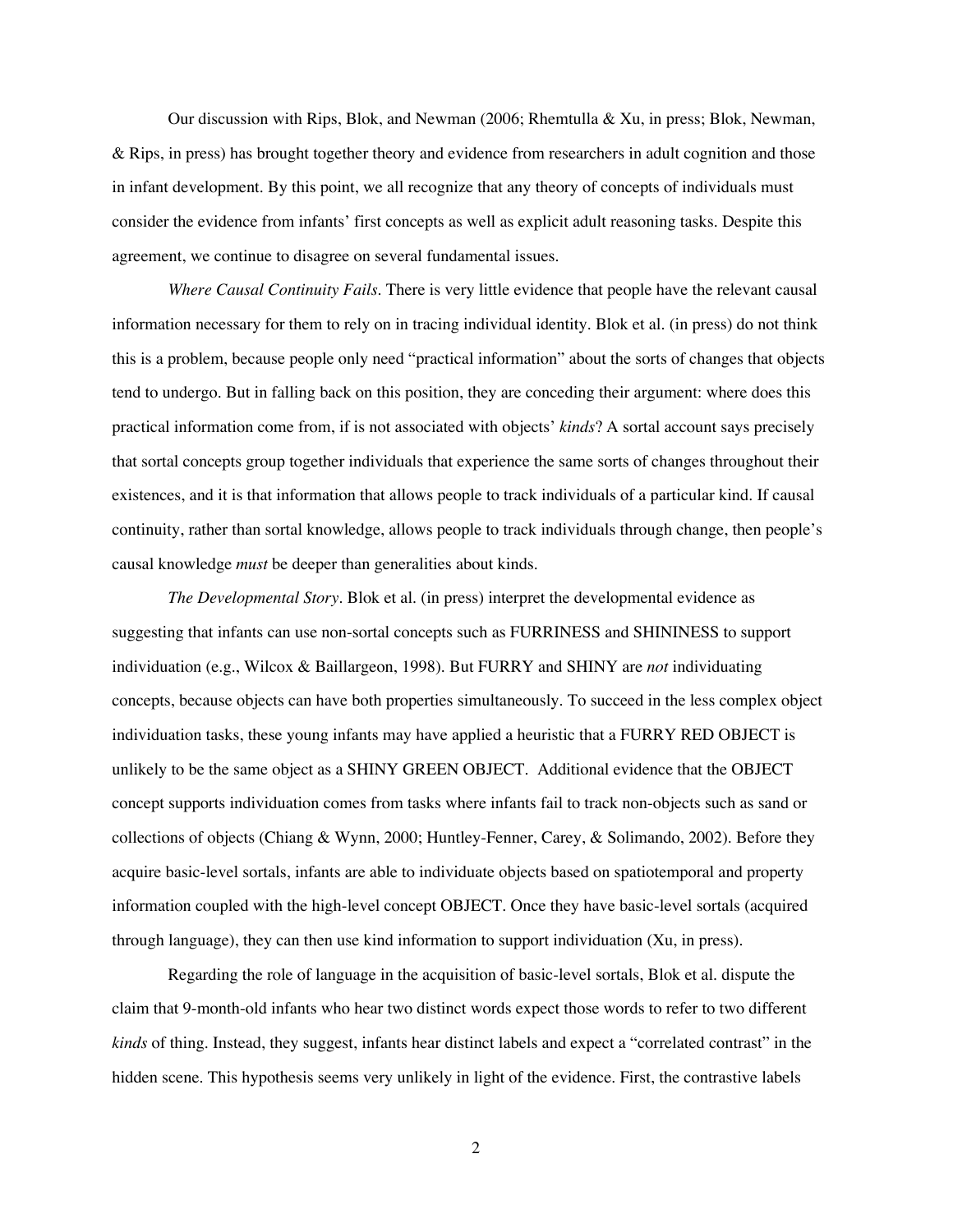must indeed be labels, as opposed to tones, sounds, or emotional expressions (Xu, 2002). Second, the "correlated contrast" is very specific. Dewar  $\&$  Xu (in press) have shown that 9-month-olds expect two distinct words to label two objects that differ in shape, not colour or texture; that is, two different *kinds* of object. Contrary to Blok et al.'s suggestion, it seems implausible to us that infants hold fine-tuned expectations about the correlations between words; the evidence supports the suggestion that infants expect words for objects to refer to distinct kinds.

We see two general lessons to be drawn from our exchange with Rips, Blok, and Newman. First, most people would agree that the world is causal *in general*. Clearly, adults impute causality in everything around them, and are likely to attribute the persistence of individuals to causal forces. However, we do not gain any explanatory purchase by lumping together a slew of factors that matter for tracing identity and noting that they are all, in some sense or other, causal. It is paramount for a theory to be able make predictions about human behaviour in a given scenario, and as far as we can tell, that predictive power is lacking in the causal continuer theory. Second, developmental evidence on individuation and identity must be integrated with evidence on adults' conceptual representations. Together, the evidence for representations of sortal concepts early in development, coupled with the lack of evidence for the understanding of the relevant causal knowledge in infants and adults argue strongly for a sortal theory of tracing identity. After all, developmental origins *causally* determine adults' conceptual structures.